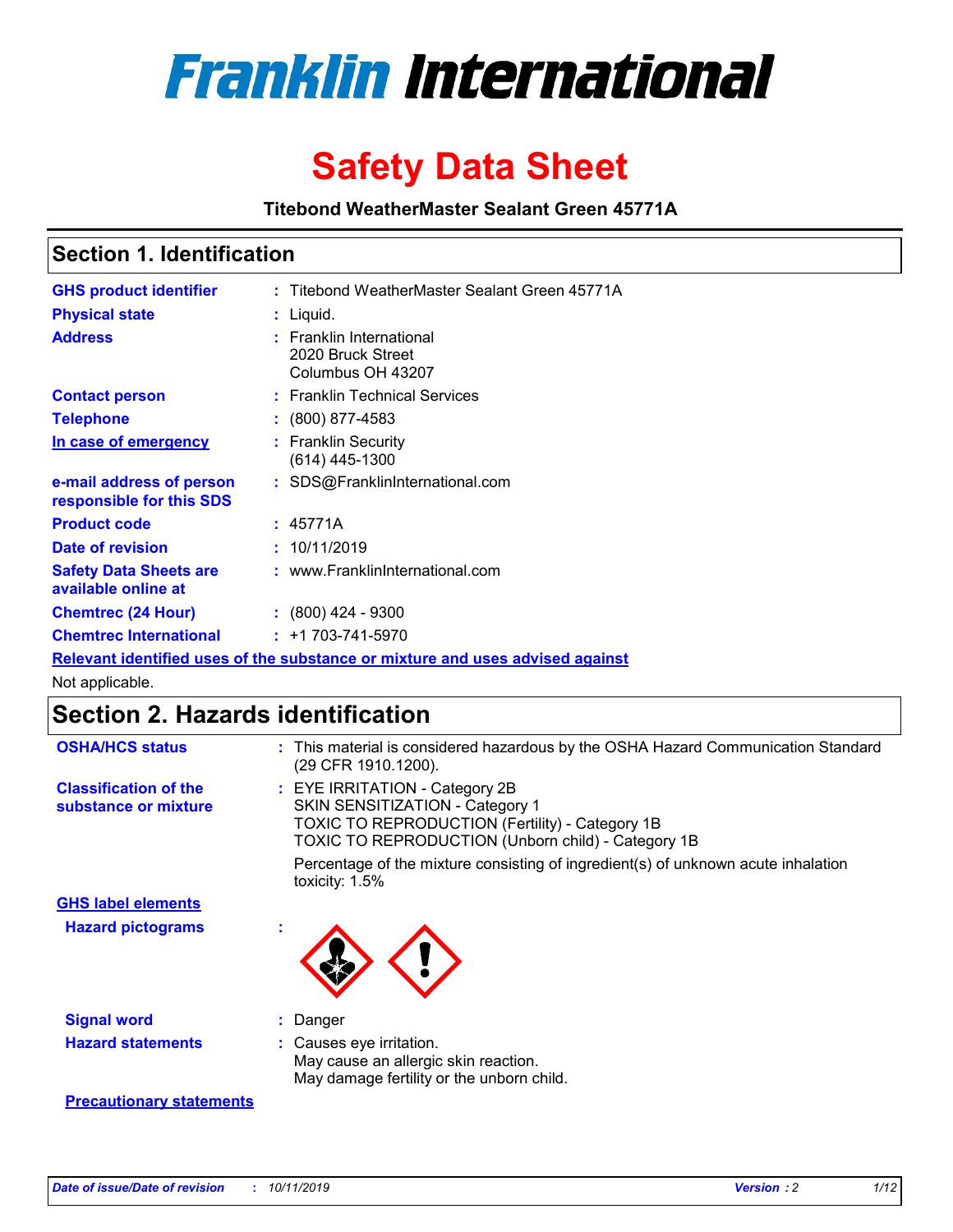### **Section 2. Hazards identification**

| <b>Prevention</b>                          | : Obtain special instructions before use. Do not handle until all safety precautions have<br>been read and understood. Wear protective gloves. Wear eye or face protection.<br>Wear protective clothing. Avoid breathing vapor. Wash hands thoroughly after handling.<br>Contaminated work clothing must not be allowed out of the workplace.                                                        |
|--------------------------------------------|------------------------------------------------------------------------------------------------------------------------------------------------------------------------------------------------------------------------------------------------------------------------------------------------------------------------------------------------------------------------------------------------------|
| <b>Response</b>                            | : IF exposed or concerned: Get medical attention. IF ON SKIN: Wash with plenty of<br>soap and water. Wash contaminated clothing before reuse. If skin irritation or rash<br>occurs: Get medical attention. IF IN EYES: Rinse cautiously with water for several<br>minutes. Remove contact lenses, if present and easy to do. Continue rinsing. If eye<br>irritation persists: Get medical attention. |
| <b>Storage</b>                             | : Store locked up.                                                                                                                                                                                                                                                                                                                                                                                   |
| <b>Disposal</b>                            | : Dispose of contents and container in accordance with all local, regional, national and<br>international regulations.                                                                                                                                                                                                                                                                               |
| <b>Hazards not otherwise</b><br>classified | : Product generates methanol during cure.                                                                                                                                                                                                                                                                                                                                                            |
|                                            |                                                                                                                                                                                                                                                                                                                                                                                                      |

### **Section 3. Composition/information on ingredients**

| <b>Substance/mixture</b><br>: Mixture                |               |                     |
|------------------------------------------------------|---------------|---------------------|
| Ingredient name                                      | $\frac{9}{6}$ | <b>CAS number</b>   |
| 3-aminopropyltriethoxysilane<br>Dibutyltin dilaurate | צ≥<br>≤0.3    | 919-30-2<br>77-58-7 |

Any concentration shown as a range is to protect confidentiality or is due to batch variation.

**There are no additional ingredients present which, within the current knowledge of the supplier and in the concentrations applicable, are classified as hazardous to health or the environment and hence require reporting in this section.**

**Occupational exposure limits, if available, are listed in Section 8.**

### **Section 4. First aid measures**

| <b>Description of necessary first aid measures</b> |                                                                                                                                                                                                                                                                                                                                                                                                                                                                                                                                                                                                                                                                                                                                                                           |  |  |  |
|----------------------------------------------------|---------------------------------------------------------------------------------------------------------------------------------------------------------------------------------------------------------------------------------------------------------------------------------------------------------------------------------------------------------------------------------------------------------------------------------------------------------------------------------------------------------------------------------------------------------------------------------------------------------------------------------------------------------------------------------------------------------------------------------------------------------------------------|--|--|--|
| <b>Eye contact</b>                                 | : Immediately flush eyes with plenty of water, occasionally lifting the upper and lower<br>eyelids. Check for and remove any contact lenses. Continue to rinse for at least 10<br>minutes. If irritation persists, get medical attention.                                                                                                                                                                                                                                                                                                                                                                                                                                                                                                                                 |  |  |  |
| <b>Inhalation</b>                                  | : Remove victim to fresh air and keep at rest in a position comfortable for breathing. If<br>not breathing, if breathing is irregular or if respiratory arrest occurs, provide artificial<br>respiration or oxygen by trained personnel. It may be dangerous to the person providing<br>aid to give mouth-to-mouth resuscitation. Get medical attention. If unconscious, place<br>in recovery position and get medical attention immediately. Maintain an open airway.<br>Loosen tight clothing such as a collar, tie, belt or waistband. In case of inhalation of<br>decomposition products in a fire, symptoms may be delayed. The exposed person may<br>need to be kept under medical surveillance for 48 hours.                                                       |  |  |  |
| <b>Skin contact</b>                                | : Wash with plenty of soap and water. Remove contaminated clothing and shoes. Wash<br>contaminated clothing thoroughly with water before removing it, or wear gloves.<br>Continue to rinse for at least 10 minutes. Get medical attention. In the event of any<br>complaints or symptoms, avoid further exposure. Wash clothing before reuse. Clean<br>shoes thoroughly before reuse.                                                                                                                                                                                                                                                                                                                                                                                     |  |  |  |
| <b>Ingestion</b>                                   | : Wash out mouth with water. Remove dentures if any. Remove victim to fresh air and<br>keep at rest in a position comfortable for breathing. If material has been swallowed and<br>the exposed person is conscious, give small quantities of water to drink. Stop if the<br>exposed person feels sick as vomiting may be dangerous. Do not induce vomiting<br>unless directed to do so by medical personnel. If vomiting occurs, the head should be<br>kept low so that vomit does not enter the lungs. Get medical attention. Never give<br>anything by mouth to an unconscious person. If unconscious, place in recovery position<br>and get medical attention immediately. Maintain an open airway. Loosen tight clothing<br>such as a collar, tie, belt or waistband. |  |  |  |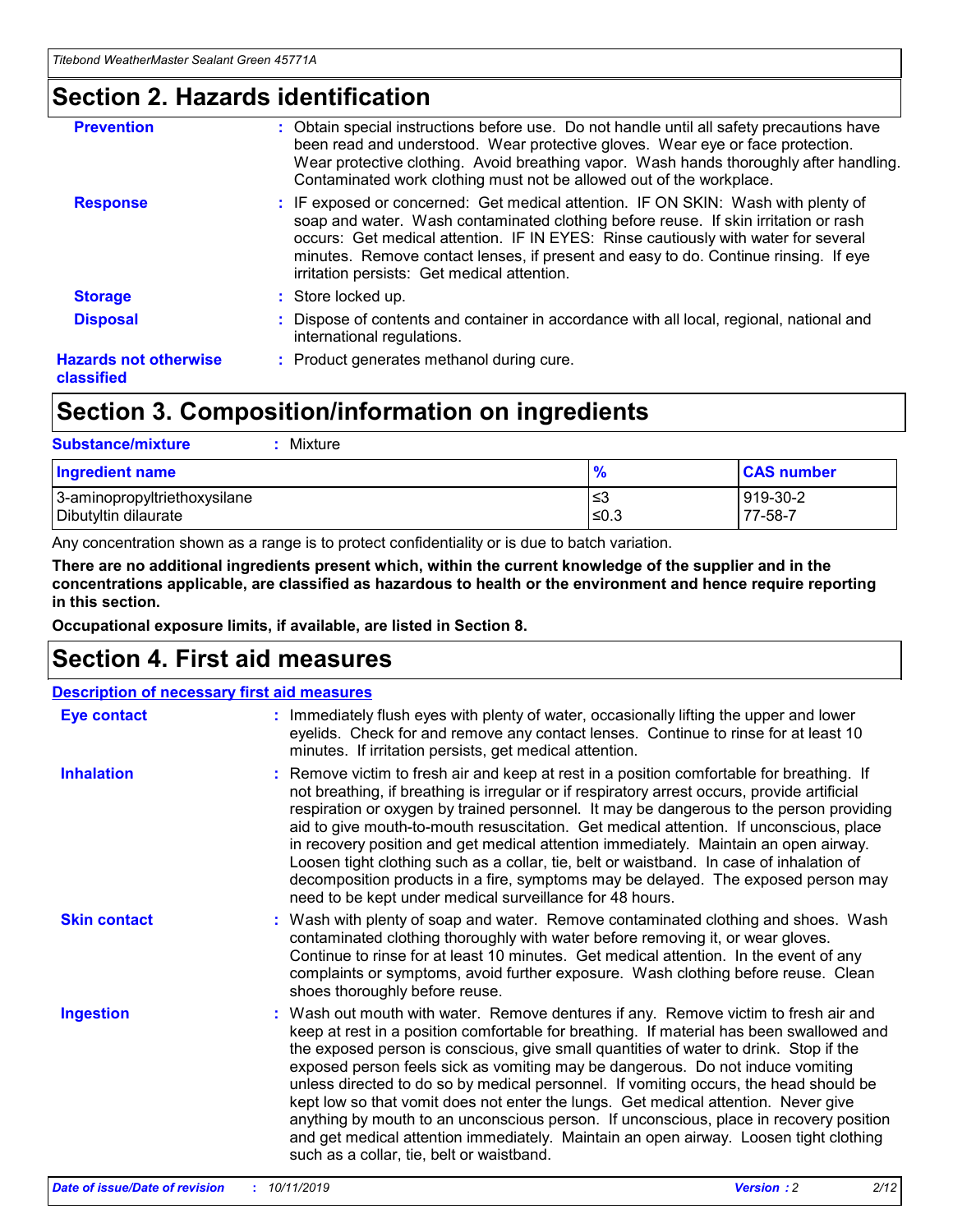## **Section 4. First aid measures**

| Most important symptoms/effects, acute and delayed |                                                                                                                                                                                                                                                                                                                                                                                                                 |
|----------------------------------------------------|-----------------------------------------------------------------------------------------------------------------------------------------------------------------------------------------------------------------------------------------------------------------------------------------------------------------------------------------------------------------------------------------------------------------|
| <b>Potential acute health effects</b>              |                                                                                                                                                                                                                                                                                                                                                                                                                 |
| <b>Eye contact</b>                                 | : May cause eye irritation.                                                                                                                                                                                                                                                                                                                                                                                     |
| <b>Inhalation</b>                                  | : No known significant effects or critical hazards.                                                                                                                                                                                                                                                                                                                                                             |
| <b>Skin contact</b>                                | : May cause skin irritation.                                                                                                                                                                                                                                                                                                                                                                                    |
| <b>Ingestion</b>                                   | : No known significant effects or critical hazards.                                                                                                                                                                                                                                                                                                                                                             |
| <b>Over-exposure signs/symptoms</b>                |                                                                                                                                                                                                                                                                                                                                                                                                                 |
| <b>Eye contact</b>                                 | : Adverse symptoms may include the following:<br>irritation<br>watering<br>redness                                                                                                                                                                                                                                                                                                                              |
| <b>Inhalation</b>                                  | : Adverse symptoms may include the following:<br>reduced fetal weight<br>increase in fetal deaths<br>skeletal malformations                                                                                                                                                                                                                                                                                     |
| <b>Skin contact</b>                                | : Adverse symptoms may include the following:<br>irritation<br>redness<br>reduced fetal weight<br>increase in fetal deaths<br>skeletal malformations                                                                                                                                                                                                                                                            |
| <b>Ingestion</b>                                   | : Adverse symptoms may include the following:<br>reduced fetal weight<br>increase in fetal deaths<br>skeletal malformations                                                                                                                                                                                                                                                                                     |
|                                                    | <b>Indication of immediate medical attention and special treatment needed, if necessary</b>                                                                                                                                                                                                                                                                                                                     |
| <b>Notes to physician</b>                          | : In case of inhalation of decomposition products in a fire, symptoms may be delayed.<br>The exposed person may need to be kept under medical surveillance for 48 hours.                                                                                                                                                                                                                                        |
| <b>Specific treatments</b>                         | : No specific treatment.                                                                                                                                                                                                                                                                                                                                                                                        |
| <b>Protection of first-aiders</b>                  | : No action shall be taken involving any personal risk or without suitable training. If it is<br>suspected that fumes are still present, the rescuer should wear an appropriate mask or<br>self-contained breathing apparatus. It may be dangerous to the person providing aid to<br>give mouth-to-mouth resuscitation. Wash contaminated clothing thoroughly with water<br>before removing it, or wear gloves. |

**See toxicological information (Section 11)**

### **Section 5. Fire-fighting measures**

| <b>Extinguishing media</b>                             |                                                                                                                                                                                                     |
|--------------------------------------------------------|-----------------------------------------------------------------------------------------------------------------------------------------------------------------------------------------------------|
| <b>Suitable extinguishing</b><br>media                 | : Use an extinguishing agent suitable for the surrounding fire.                                                                                                                                     |
| <b>Unsuitable extinguishing</b><br>media               | : None known.                                                                                                                                                                                       |
| <b>Specific hazards arising</b><br>from the chemical   | : In a fire or if heated, a pressure increase will occur and the container may burst.                                                                                                               |
| <b>Hazardous thermal</b><br>decomposition products     | : Decomposition products may include the following materials:<br>carbon dioxide<br>carbon monoxide<br>nitrogen oxides<br>metal oxide/oxides                                                         |
| <b>Special protective actions</b><br>for fire-fighters | : Promptly isolate the scene by removing all persons from the vicinity of the incident if<br>there is a fire. No action shall be taken involving any personal risk or without suitable<br>training. |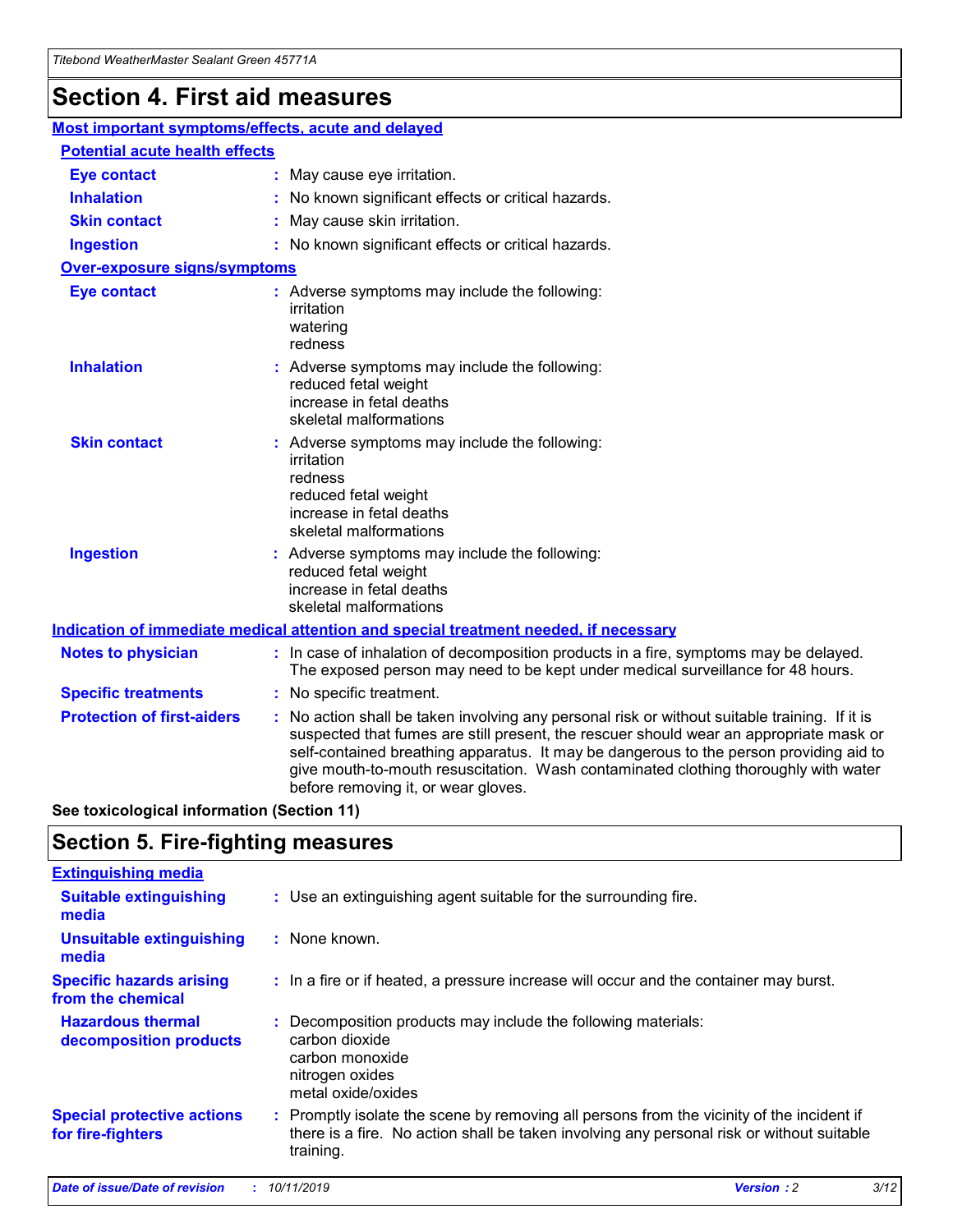### **Section 5. Fire-fighting measures**

**Special protective equipment for fire-fighters** Fire-fighters should wear appropriate protective equipment and self-contained breathing **:** apparatus (SCBA) with a full face-piece operated in positive pressure mode.

### **Section 6. Accidental release measures**

#### **Personal precautions, protective equipment and emergency procedures**

| For non-emergency<br>personnel                               |  | : No action shall be taken involving any personal risk or without suitable training.<br>Evacuate surrounding areas. Keep unnecessary and unprotected personnel from<br>entering. Do not touch or walk through spilled material. Avoid breathing vapor or mist.<br>Provide adequate ventilation. Wear appropriate respirator when ventilation is<br>inadequate. Put on appropriate personal protective equipment.                                                                                                                                                                                                                                                                                             |  |  |
|--------------------------------------------------------------|--|--------------------------------------------------------------------------------------------------------------------------------------------------------------------------------------------------------------------------------------------------------------------------------------------------------------------------------------------------------------------------------------------------------------------------------------------------------------------------------------------------------------------------------------------------------------------------------------------------------------------------------------------------------------------------------------------------------------|--|--|
| For emergency responders                                     |  | : If specialized clothing is required to deal with the spillage, take note of any information in<br>Section 8 on suitable and unsuitable materials. See also the information in "For non-<br>emergency personnel".                                                                                                                                                                                                                                                                                                                                                                                                                                                                                           |  |  |
| <b>Environmental precautions</b>                             |  | : Avoid dispersal of spilled material and runoff and contact with soil, waterways, drains<br>and sewers. Inform the relevant authorities if the product has caused environmental<br>pollution (sewers, waterways, soil or air).                                                                                                                                                                                                                                                                                                                                                                                                                                                                              |  |  |
| <b>Methods and materials for containment and cleaning up</b> |  |                                                                                                                                                                                                                                                                                                                                                                                                                                                                                                                                                                                                                                                                                                              |  |  |
| <b>Small spill</b>                                           |  | : Stop leak if without risk. Move containers from spill area. Dilute with water and mop up<br>if water-soluble. Alternatively, or if water-insoluble, absorb with an inert dry material and<br>place in an appropriate waste disposal container. Dispose of via a licensed waste<br>disposal contractor.                                                                                                                                                                                                                                                                                                                                                                                                     |  |  |
| <b>Large spill</b>                                           |  | : Stop leak if without risk. Move containers from spill area. Approach release from<br>upwind. Prevent entry into sewers, water courses, basements or confined areas. Wash<br>spillages into an effluent treatment plant or proceed as follows. Contain and collect<br>spillage with non-combustible, absorbent material e.g. sand, earth, vermiculite or<br>diatomaceous earth and place in container for disposal according to local regulations<br>(see Section 13). Dispose of via a licensed waste disposal contractor. Contaminated<br>absorbent material may pose the same hazard as the spilled product. Note: see<br>Section 1 for emergency contact information and Section 13 for waste disposal. |  |  |

### **Section 7. Handling and storage**

| <b>Precautions for safe handling</b>                                             |                                                                                                                                                                                                                                                                                                                                                                                                                                                                                                                                                                                                                                                                                                                                                                                                                                                  |
|----------------------------------------------------------------------------------|--------------------------------------------------------------------------------------------------------------------------------------------------------------------------------------------------------------------------------------------------------------------------------------------------------------------------------------------------------------------------------------------------------------------------------------------------------------------------------------------------------------------------------------------------------------------------------------------------------------------------------------------------------------------------------------------------------------------------------------------------------------------------------------------------------------------------------------------------|
| <b>Protective measures</b>                                                       | : Put on appropriate personal protective equipment (see Section 8). Persons with a<br>history of skin sensitization problems should not be employed in any process in which<br>this product is used. Avoid exposure - obtain special instructions before use. Avoid<br>exposure during pregnancy. Do not handle until all safety precautions have been read<br>and understood. Do not get in eyes or on skin or clothing. Do not ingest. Avoid<br>breathing vapor or mist. If during normal use the material presents a respiratory hazard,<br>use only with adequate ventilation or wear appropriate respirator. Keep in the original<br>container or an approved alternative made from a compatible material, kept tightly<br>closed when not in use. Empty containers retain product residue and can be hazardous.<br>Do not reuse container. |
| <b>Advice on general</b><br>occupational hygiene                                 | : Eating, drinking and smoking should be prohibited in areas where this material is<br>handled, stored and processed. Workers should wash hands and face before eating,<br>drinking and smoking. Remove contaminated clothing and protective equipment before<br>entering eating areas. See also Section 8 for additional information on hygiene<br>measures.                                                                                                                                                                                                                                                                                                                                                                                                                                                                                    |
| <b>Conditions for safe storage,</b><br>including any<br><b>incompatibilities</b> | Store between the following temperatures: 0 to 120°C (32 to 248°F). Store in<br>accordance with local regulations. Store in original container protected from direct<br>sunlight in a dry, cool and well-ventilated area, away from incompatible materials (see<br>Section 10) and food and drink. Store locked up. Keep container tightly closed and<br>sealed until ready for use. Containers that have been opened must be carefully<br>resealed and kept upright to prevent leakage. Do not store in unlabeled containers.<br>Use appropriate containment to avoid environmental contamination. See Section 10 for<br>incompatible materials before handling or use.                                                                                                                                                                         |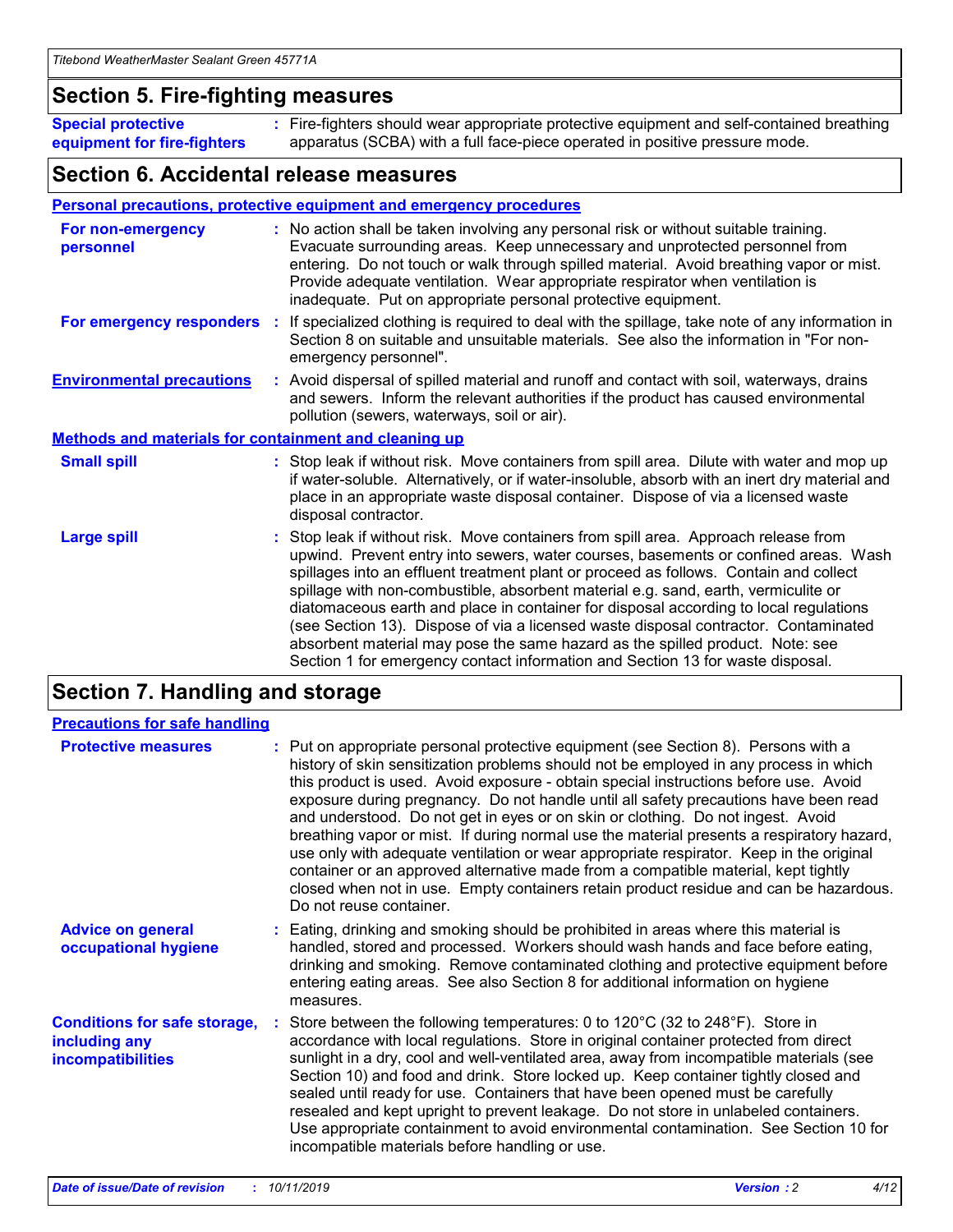## **Section 8. Exposure controls/personal protection**

#### **Control parameters**

#### **Occupational exposure limits**

| <b>Ingredient name</b>                               |    |                        | <b>Exposure limits</b>                                                                                                                                                                                                                                                                                                                                                                                                                                                                                                                                                                                                 |
|------------------------------------------------------|----|------------------------|------------------------------------------------------------------------------------------------------------------------------------------------------------------------------------------------------------------------------------------------------------------------------------------------------------------------------------------------------------------------------------------------------------------------------------------------------------------------------------------------------------------------------------------------------------------------------------------------------------------------|
| 3-aminopropyltriethoxysilane<br>Dibutyltin dilaurate |    |                        | None.<br>ACGIH TLV (United States, 3/2019). Absorbed through skin.<br>Notes: as Sn<br>TWA: $0.1 \text{ mg/m}^3$ , (as Sn) 8 hours.<br>STEL: 0.2 mg/m <sup>3</sup> , (as Sn) 15 minutes.<br>NIOSH REL (United States, 10/2016). Absorbed through skin.<br>Notes: as Sn<br>TWA: 0.1 mg/m <sup>3</sup> , (as Sn) 10 hours.<br>OSHA PEL (United States, 5/2018). Notes: as Sn<br>TWA: $0.1 \text{ mg/m}^3$ , (as Sn) 8 hours.<br>OSHA PEL 1989 (United States, 3/1989). Absorbed through skin.<br>Notes: measured as Sn<br>TWA: 0.1 mg/m <sup>3</sup> , (measured as Sn) 8 hours. Form: Organic                            |
| <b>Appropriate engineering</b><br>controls           |    |                        | : If user operations generate dust, fumes, gas, vapor or mist, use process enclosures,<br>local exhaust ventilation or other engineering controls to keep worker exposure to<br>airborne contaminants below any recommended or statutory limits.                                                                                                                                                                                                                                                                                                                                                                       |
| <b>Environmental exposure</b><br>controls            |    |                        | Emissions from ventilation or work process equipment should be checked to ensure<br>they comply with the requirements of environmental protection legislation. In some<br>cases, fume scrubbers, filters or engineering modifications to the process equipment<br>will be necessary to reduce emissions to acceptable levels.                                                                                                                                                                                                                                                                                          |
| <b>Individual protection measures</b>                |    |                        |                                                                                                                                                                                                                                                                                                                                                                                                                                                                                                                                                                                                                        |
| <b>Hygiene measures</b>                              |    |                        | : Wash hands, forearms and face thoroughly after handling chemical products, before<br>eating, smoking and using the lavatory and at the end of the working period.<br>Appropriate techniques should be used to remove potentially contaminated clothing.<br>Contaminated work clothing should not be allowed out of the workplace. Wash<br>contaminated clothing before reusing. Ensure that eyewash stations and safety<br>showers are close to the workstation location.                                                                                                                                            |
| <b>Eye/face protection</b>                           |    |                        | : Safety eyewear complying with an approved standard should be used when a risk<br>assessment indicates this is necessary to avoid exposure to liquid splashes, mists,<br>gases or dusts. If contact is possible, the following protection should be worn, unless<br>the assessment indicates a higher degree of protection: chemical splash goggles.                                                                                                                                                                                                                                                                  |
| <b>Skin protection</b>                               |    |                        |                                                                                                                                                                                                                                                                                                                                                                                                                                                                                                                                                                                                                        |
| <b>Hand protection</b>                               |    |                        | : Chemical-resistant, impervious gloves complying with an approved standard should be<br>worn at all times when handling chemical products if a risk assessment indicates this is<br>necessary. Considering the parameters specified by the glove manufacturer, check<br>during use that the gloves are still retaining their protective properties. It should be<br>noted that the time to breakthrough for any glove material may be different for different<br>glove manufacturers. In the case of mixtures, consisting of several substances, the<br>protection time of the gloves cannot be accurately estimated. |
| <b>Body protection</b>                               |    | handling this product. | Personal protective equipment for the body should be selected based on the task being<br>performed and the risks involved and should be approved by a specialist before                                                                                                                                                                                                                                                                                                                                                                                                                                                |
| <b>Other skin protection</b>                         |    |                        | : Appropriate footwear and any additional skin protection measures should be selected<br>based on the task being performed and the risks involved and should be approved by a<br>specialist before handling this product.                                                                                                                                                                                                                                                                                                                                                                                              |
| <b>Respiratory protection</b>                        | ÷. | aspects of use.        | Based on the hazard and potential for exposure, select a respirator that meets the<br>appropriate standard or certification. Respirators must be used according to a<br>respiratory protection program to ensure proper fitting, training, and other important                                                                                                                                                                                                                                                                                                                                                         |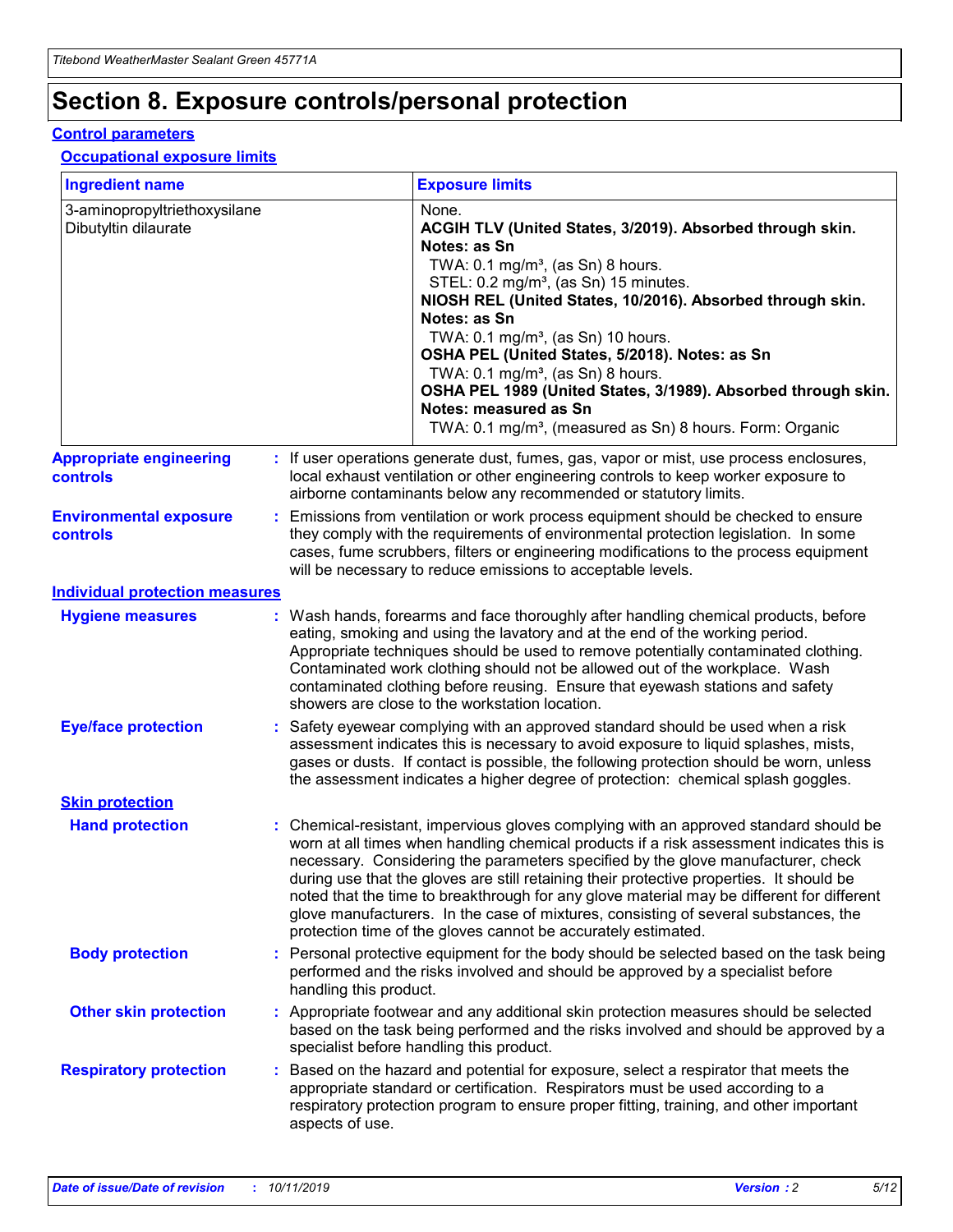### **Section 9. Physical and chemical properties**

#### **Appearance**

| <b>Physical state</b>                             | : Liquid. [Paste.]                                              |
|---------------------------------------------------|-----------------------------------------------------------------|
| Color                                             | Green.                                                          |
| Odor                                              | : None [Slight]                                                 |
| <b>Odor threshold</b>                             | $:$ Not available.                                              |
| рH                                                | : Not applicable.                                               |
| <b>Melting point</b>                              | : Not available.                                                |
| <b>Boiling point</b>                              | : >100°C (>212°F)                                               |
| <b>Flash point</b>                                | : Closed cup: $>200^{\circ}$ C ( $>392^{\circ}$ F) [Setaflash.] |
| <b>Evaporation rate</b>                           | $:$ <1 (butyl acetate = 1)                                      |
| <b>Flammability (solid, gas)</b>                  | : Not available.                                                |
| Lower and upper explosive<br>(flammable) limits   | : Not available.                                                |
| <b>VOC (less water, less</b>                      | $: 0$ g/l                                                       |
| exempt solvents)                                  |                                                                 |
| <b>Volatility</b>                                 | $: 0\%$ (w/w)                                                   |
| <b>Vapor density</b>                              | : Not available.                                                |
| <b>Relative density</b>                           | : 1.4329                                                        |
| <b>Solubility</b>                                 | Insoluble in the following materials: cold water and hot water. |
| <b>Solubility in water</b>                        | : Not available.                                                |
| <b>Partition coefficient: n-</b><br>octanol/water | $:$ Not available.                                              |
| <b>Auto-ignition temperature</b>                  | : Not available.                                                |
| <b>Decomposition temperature</b>                  | : Not available.                                                |

### **Section 10. Stability and reactivity**

| <b>Reactivity</b>                            | : No specific test data related to reactivity available for this product or its ingredients.            |
|----------------------------------------------|---------------------------------------------------------------------------------------------------------|
| <b>Chemical stability</b>                    | : The product is stable.                                                                                |
| <b>Possibility of hazardous</b><br>reactions | : Under normal conditions of storage and use, hazardous reactions will not occur.                       |
| <b>Conditions to avoid</b>                   | : No specific data.                                                                                     |
| <b>Incompatible materials</b>                | : No specific data.                                                                                     |
| <b>Hazardous decomposition</b><br>products   | Under normal conditions of storage and use, hazardous decomposition products should<br>not be produced. |

## **Section 11. Toxicological information**

#### **Information on toxicological effects**

#### **Acute toxicity**

| <b>Product/ingredient name</b> | <b>Result</b>           | <b>Species</b> | <b>Dose</b>                | <b>Exposure</b> |
|--------------------------------|-------------------------|----------------|----------------------------|-----------------|
| 3-aminopropyltriethoxysilane   | <b>ILD50 Dermal</b>     | Rabbit         | 4.29 g/kg                  |                 |
| Dibutyltin dilaurate           | ILD50 Oral<br>LD50 Oral | Rat<br>Rat     | $1.57$ g/kg<br>175 $mg/kg$ |                 |
|                                |                         |                |                            |                 |

**Irritation/Corrosion**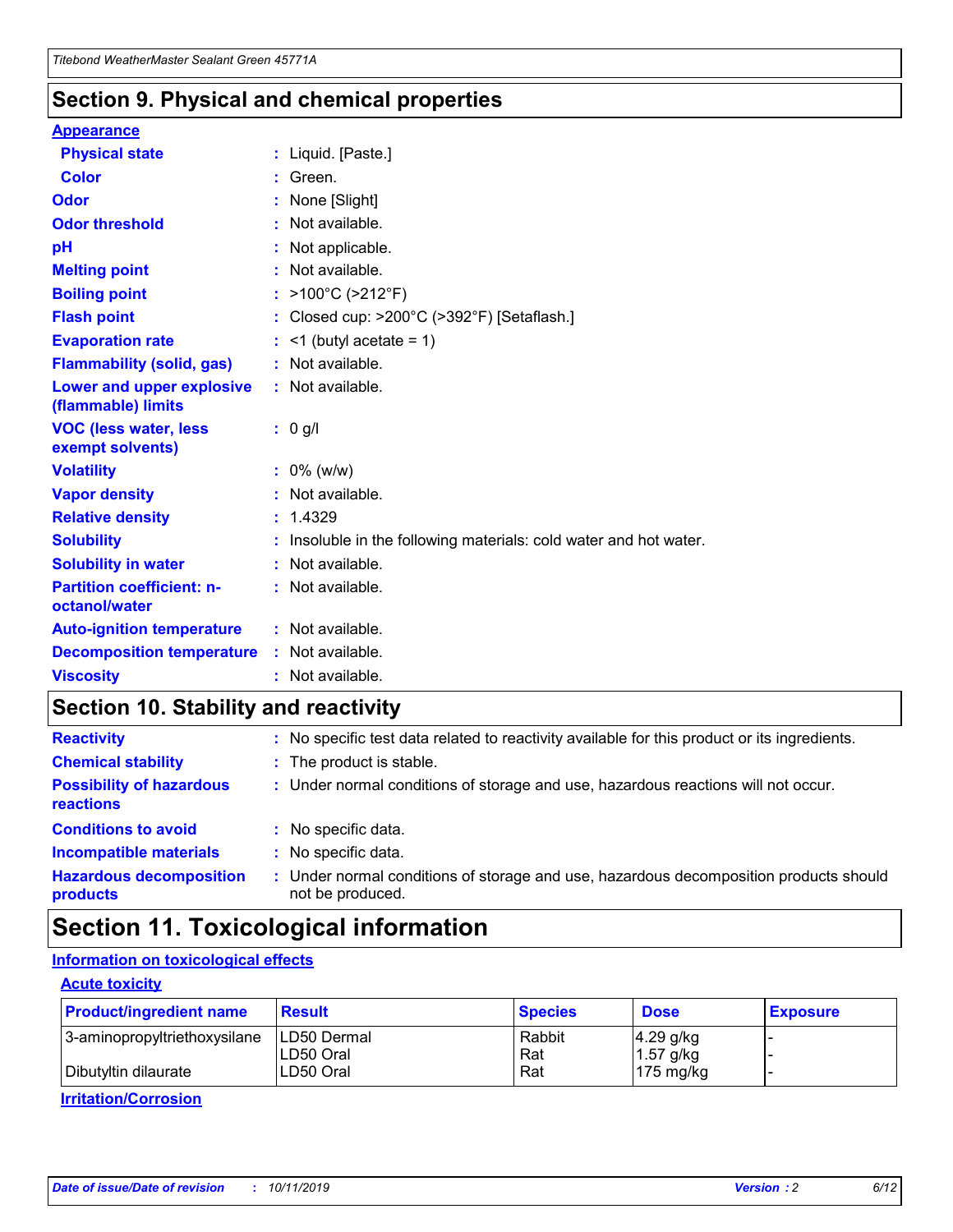## **Section 11. Toxicological information**

| <b>Product/ingredient name</b> | <b>Result</b>            | <b>Species</b> | <b>Score</b> | <b>Exposure</b>           | <b>Observation</b> |
|--------------------------------|--------------------------|----------------|--------------|---------------------------|--------------------|
| 3-aminopropyltriethoxysilane   | Eyes - Mild irritant     | Rabbit         |              | $100$ mg                  |                    |
|                                | Eyes - Severe irritant   | Rabbit         |              | 24 hours 750              |                    |
|                                |                          |                |              | ug                        |                    |
|                                | Skin - Severe irritant   | Rabbit         |              | 24 hours 5                | -                  |
| Dibutyltin dilaurate           | Eyes - Moderate irritant | Rabbit         |              | mq<br><b>24 hours 100</b> |                    |
|                                |                          |                |              | mg                        |                    |
|                                | Skin - Severe irritant   | Rabbit         |              | 500 mg                    |                    |

#### **Sensitization**

Not available.

#### **Mutagenicity**

Not available.

#### **Carcinogenicity**

Not available.

#### **Reproductive toxicity**

Not available.

#### **Teratogenicity**

Not available.

#### **Specific target organ toxicity (single exposure)**

Not available.

#### **Specific target organ toxicity (repeated exposure)**

| <b>Name</b>                                                                  |                                                                                                                             | <b>Category</b> | <b>Route of</b><br>exposure  | <b>Target organs</b> |
|------------------------------------------------------------------------------|-----------------------------------------------------------------------------------------------------------------------------|-----------------|------------------------------|----------------------|
| Dibutyltin dilaurate                                                         |                                                                                                                             | Category 1      | $\qquad \qquad \blacksquare$ | respiratory system   |
| <b>Aspiration hazard</b><br>Not available.                                   |                                                                                                                             |                 |                              |                      |
| <b>Information on the likely</b><br>routes of exposure                       | : Not available.                                                                                                            |                 |                              |                      |
| <b>Potential acute health effects</b>                                        |                                                                                                                             |                 |                              |                      |
| <b>Eye contact</b>                                                           | : May cause eye irritation.                                                                                                 |                 |                              |                      |
| <b>Inhalation</b>                                                            | : No known significant effects or critical hazards.                                                                         |                 |                              |                      |
| <b>Skin contact</b>                                                          | : May cause skin irritation.                                                                                                |                 |                              |                      |
| <b>Ingestion</b>                                                             | : No known significant effects or critical hazards.                                                                         |                 |                              |                      |
| Symptoms related to the physical, chemical and toxicological characteristics |                                                                                                                             |                 |                              |                      |
| <b>Eye contact</b>                                                           | : Adverse symptoms may include the following:<br>irritation<br>watering<br>redness                                          |                 |                              |                      |
| <b>Inhalation</b>                                                            | : Adverse symptoms may include the following:<br>reduced fetal weight<br>increase in fetal deaths<br>skeletal malformations |                 |                              |                      |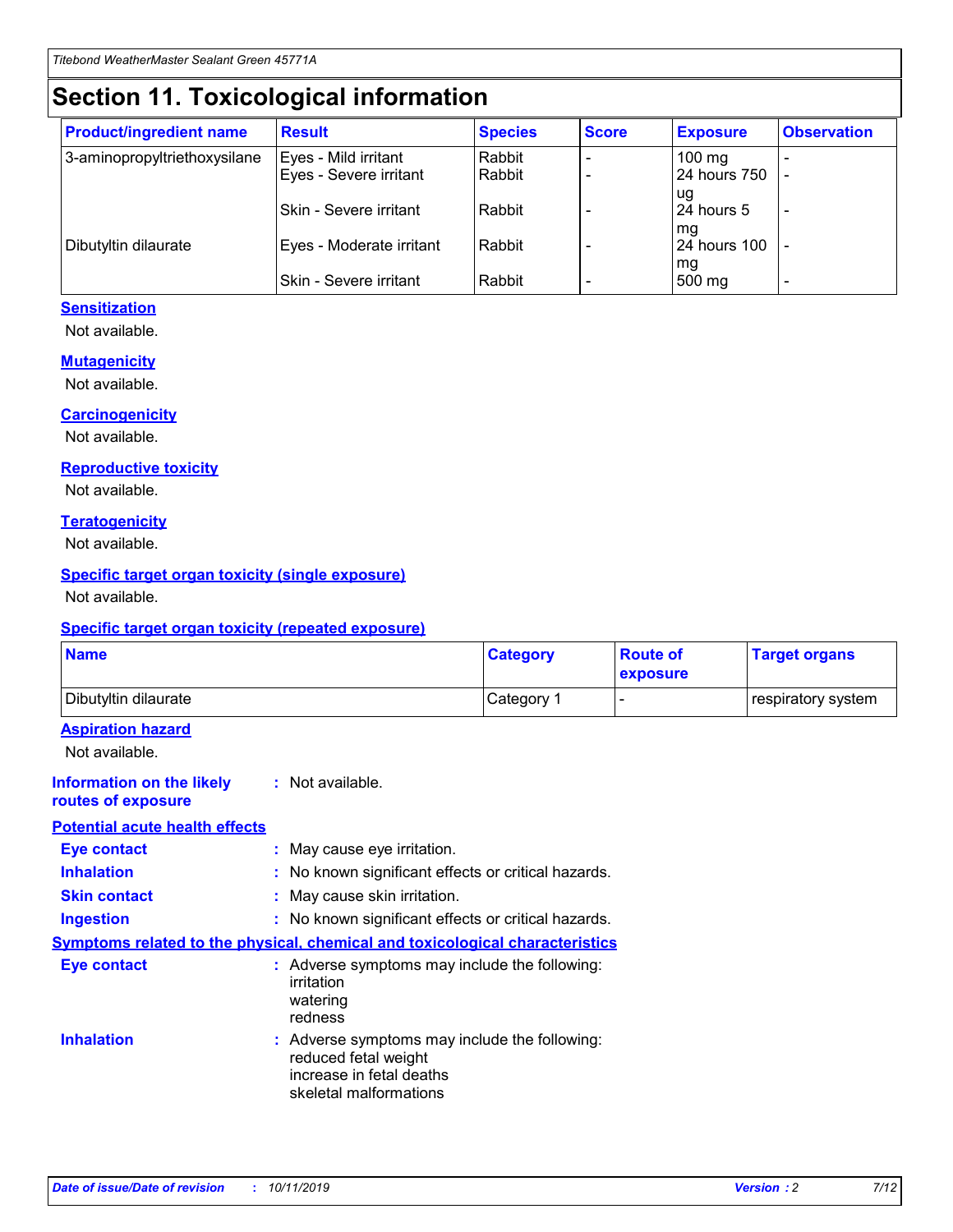## **Section 11. Toxicological information**

| <b>Skin contact</b>                     | : Adverse symptoms may include the following:<br>irritation<br>redness<br>reduced fetal weight<br>increase in fetal deaths<br>skeletal malformations |
|-----------------------------------------|------------------------------------------------------------------------------------------------------------------------------------------------------|
| <b>Ingestion</b>                        | : Adverse symptoms may include the following:<br>reduced fetal weight<br>increase in fetal deaths<br>skeletal malformations                          |
|                                         | Delayed and immediate effects and also chronic effects from short and long term exposure                                                             |
| <b>Short term exposure</b>              |                                                                                                                                                      |
| <b>Potential immediate</b><br>effects   | : Not available.                                                                                                                                     |
| <b>Potential delayed effects</b>        | : Not available.                                                                                                                                     |
| <b>Long term exposure</b>               |                                                                                                                                                      |
| <b>Potential immediate</b><br>effects   | : Not available.                                                                                                                                     |
| <b>Potential delayed effects</b>        | : Not available.                                                                                                                                     |
| <b>Potential chronic health effects</b> |                                                                                                                                                      |
| Not available.                          |                                                                                                                                                      |
| <b>General</b>                          | : Once sensitized, a severe allergic reaction may occur when subsequently exposed to<br>very low levels.                                             |
| <b>Carcinogenicity</b>                  | : No known significant effects or critical hazards.                                                                                                  |
| <b>Mutagenicity</b>                     | No known significant effects or critical hazards.                                                                                                    |
| <b>Teratogenicity</b>                   | May damage the unborn child.                                                                                                                         |
| <b>Developmental effects</b>            | No known significant effects or critical hazards.                                                                                                    |
| <b>Fertility effects</b>                | : May damage fertility.                                                                                                                              |
| <b>Numerical measures of toxicity</b>   |                                                                                                                                                      |
| <b>Acute toxicity estimates</b>         |                                                                                                                                                      |
|                                         |                                                                                                                                                      |

Not available.

## **Section 12. Ecological information**

#### **Toxicity**

| <b>Product/ingredient name</b> | <b>Result</b>                     | <b>Species</b>                       | <b>Exposure</b> |
|--------------------------------|-----------------------------------|--------------------------------------|-----------------|
| Dibutyltin dilaurate           | Chronic EC10 > 2 mg/l Fresh water | Algae - Scenedesmus<br>I subspicatus | l 96 hours      |

### **Persistence and degradability**

| <b>Product/ingredient name</b> | <b>Test</b>                                                                    | <b>Result</b>  |                   | <b>Dose</b> | <b>Inoculum</b>         |
|--------------------------------|--------------------------------------------------------------------------------|----------------|-------------------|-------------|-------------------------|
| Dibutyltin dilaurate           | OECD 301F<br>Ready<br>Biodegradability -<br>Manometric<br>Respirometry<br>Test | 23 % - 28 days |                   |             |                         |
| <b>Product/ingredient name</b> | <b>Aquatic half-life</b>                                                       |                | <b>Photolysis</b> |             | <b>Biodegradability</b> |
| Dibutyltin dilaurate           |                                                                                |                |                   |             | Inherent                |

### **Bioaccumulative potential**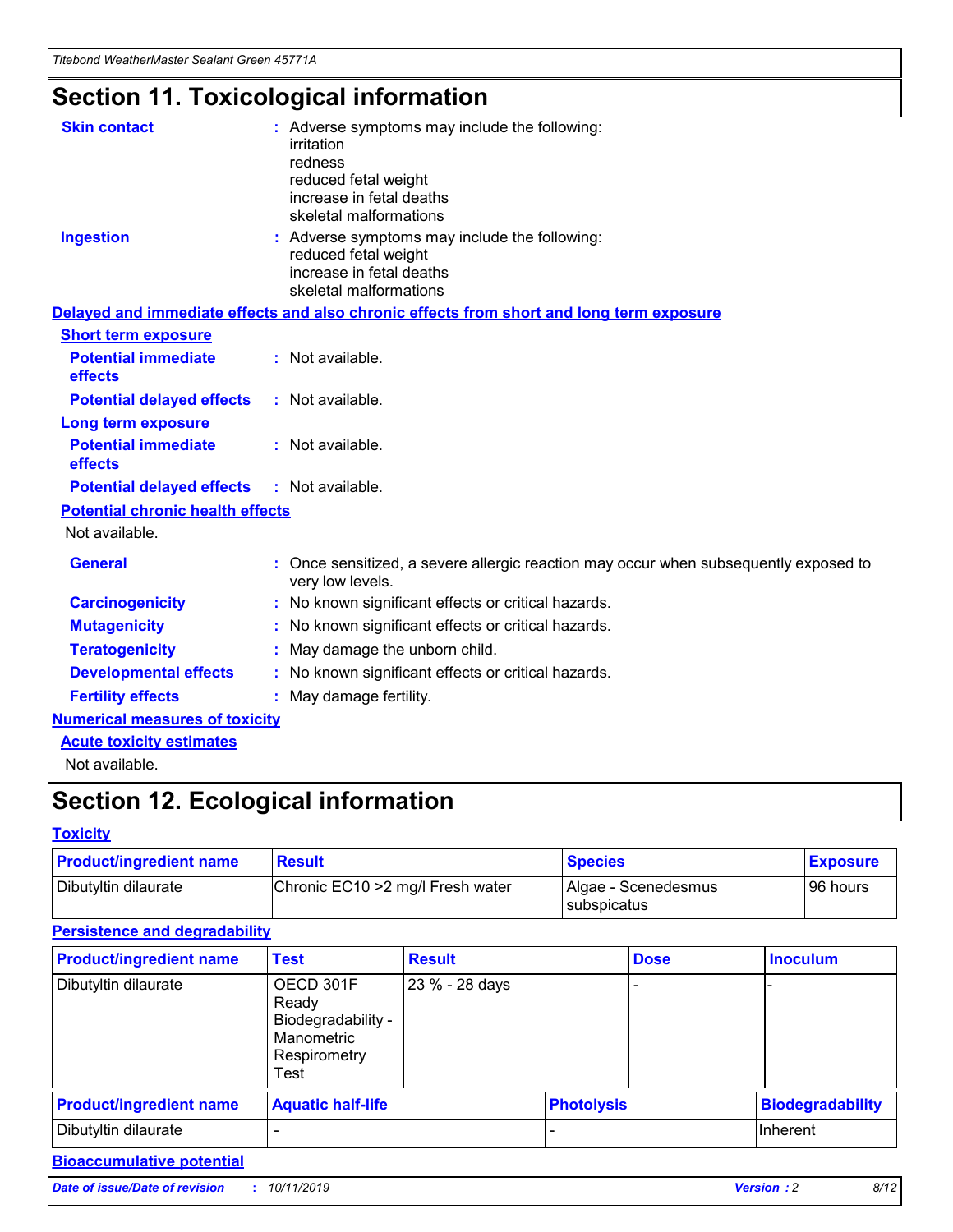## **Section 12. Ecological information**

| <b>Product/ingredient name</b> | $LoaPow$ | <b>BCF</b> | <b>Potential</b> |
|--------------------------------|----------|------------|------------------|
| 3-aminopropyltriethoxysilane   | 1.7      | 3.4        | low              |
| Dibutyltin dilaurate           | 4.44     | 2.91       | low              |

#### **Mobility in soil**

| <b>Soil/water partition</b><br>coefficient (K <sub>oc</sub> ) | : Not available.                                    |
|---------------------------------------------------------------|-----------------------------------------------------|
| <b>Other adverse effects</b>                                  | : No known significant effects or critical hazards. |

### **Section 13. Disposal considerations**

**Disposal methods :**

The generation of waste should be avoided or minimized wherever possible. Disposal of this product, solutions and any by-products should at all times comply with the requirements of environmental protection and waste disposal legislation and any regional local authority requirements. Dispose of surplus and non-recyclable products via a licensed waste disposal contractor. Waste should not be disposed of untreated to the sewer unless fully compliant with the requirements of all authorities with jurisdiction. Waste packaging should be recycled. Incineration or landfill should only be considered when recycling is not feasible. This material and its container must be disposed of in a safe way. Care should be taken when handling emptied containers that have not been cleaned or rinsed out. Empty containers or liners may retain some product residues. Avoid dispersal of spilled material and runoff and contact with soil, waterways, drains and sewers.

## **Section 14. Transport information**

|                                      | <b>DOT</b><br><b>Classification</b> | <b>TDG</b><br><b>Classification</b> | <b>Mexico</b><br><b>Classification</b> | <b>ADR/RID</b> | <b>IMDG</b>              | <b>IATA</b>              |
|--------------------------------------|-------------------------------------|-------------------------------------|----------------------------------------|----------------|--------------------------|--------------------------|
| <b>UN number</b>                     | Not regulated.                      | Not regulated.                      | Not regulated.                         | Not regulated. | Not regulated.           | Not regulated.           |
| <b>UN proper</b><br>shipping name    | $\blacksquare$                      |                                     |                                        |                |                          |                          |
| <b>Transport</b><br>hazard class(es) | $\blacksquare$                      | $\overline{\phantom{a}}$            | $\blacksquare$                         | $\blacksquare$ | $\overline{\phantom{a}}$ | $\overline{\phantom{0}}$ |
| <b>Packing group</b>                 | $\overline{\phantom{a}}$            | $\overline{\phantom{0}}$            | $\overline{\phantom{a}}$               | -              | $\overline{\phantom{0}}$ | $\overline{\phantom{a}}$ |
| <b>Environmental</b><br>hazards      | No.                                 | No.                                 | No.                                    | No.            | No.                      | No.                      |

## **Section 15. Regulatory information**

#### **U.S. Federal regulations**

#### **SARA 302/304**

#### **Composition/information on ingredients**

No products were found.

**SARA 304 RQ :** Not applicable.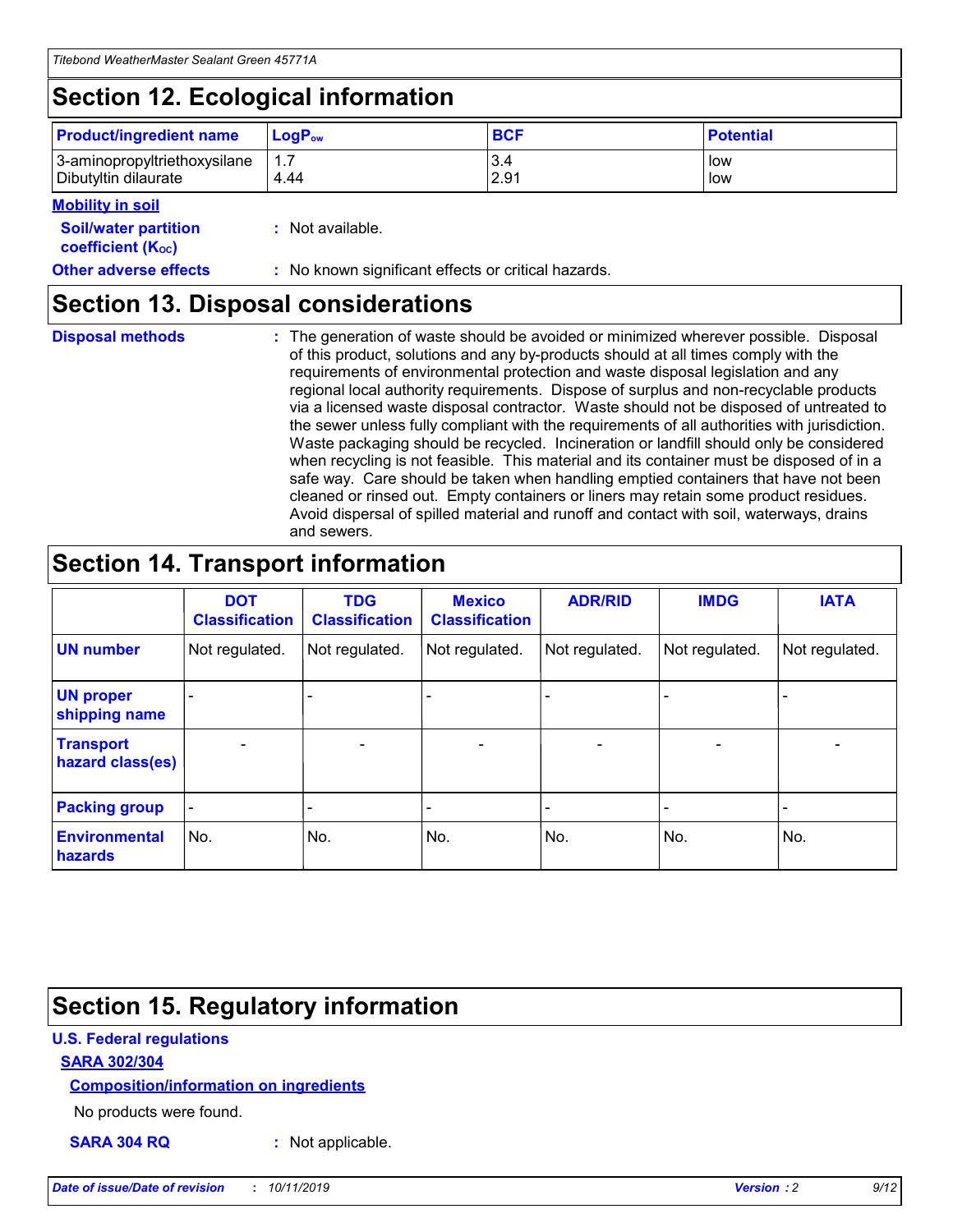## **Section 15. Regulatory information**

#### **SARA 311/312**

**Classification :** EYE IRRITATION - Category 2B SKIN SENSITIZATION - Category 1 TOXIC TO REPRODUCTION (Fertility) - Category 1B TOXIC TO REPRODUCTION (Unborn child) - Category 1B

#### **Composition/information on ingredients**

| <b>Name</b>                  | $\frac{9}{6}$ | <b>Classification</b>                                                                                            |
|------------------------------|---------------|------------------------------------------------------------------------------------------------------------------|
| 3-aminopropyltriethoxysilane | $\leq$ 3      | <b>FLAMMABLE LIQUIDS - Category 4</b><br><b>ACUTE TOXICITY (oral) - Category 4</b>                               |
|                              |               | SKIN IRRITATION - Category 2<br>EYE IRRITATION - Category 2A                                                     |
| Dibutyltin dilaurate         | ≤0.3          | ACUTE TOXICITY (oral) - Category 3<br>SKIN CORROSION - Category 1C                                               |
|                              |               | SERIOUS EYE DAMAGE - Category 1<br>SKIN SENSITIZATION - Category 1<br><b>GERM CELL MUTAGENICITY - Category 2</b> |
|                              |               | TOXIC TO REPRODUCTION (Fertility) - Category 1B<br>TOXIC TO REPRODUCTION (Unborn child) - Category 1B            |
|                              |               | SPECIFIC TARGET ORGAN TOXICITY (REPEATED<br>EXPOSURE) (respiratory system) - Category 1                          |

#### **State regulations**

| <b>Massachusetts</b> | : None of the components are listed. |
|----------------------|--------------------------------------|
| <b>New York</b>      | : None of the components are listed. |
| <b>New Jersey</b>    | : None of the components are listed. |
| <b>Pennsylvania</b>  | : None of the components are listed. |

#### **California Prop. 65**

**A** WARNING: This product can expose you to methanol, which is known to the State of California to cause birth defects or other reproductive harm. For more information go to www.P65Warnings.ca.gov.

| <b>Ingredient name</b> | No significant risk Maximum<br>level | acceptable dosage<br>level |
|------------------------|--------------------------------------|----------------------------|
| methanol               |                                      | Yes.                       |

#### **International regulations**

**Chemical Weapon Convention List Schedules I, II & III Chemicals** Not listed.

#### **Montreal Protocol**

Not listed.

**Stockholm Convention on Persistent Organic Pollutants**

Not listed.

#### **UNECE Aarhus Protocol on POPs and Heavy Metals**

Not listed.

#### **Inventory list**

### **China :** All components are listed or exempted.

**United States TSCA 8(b) inventory :** All components are active or exempted.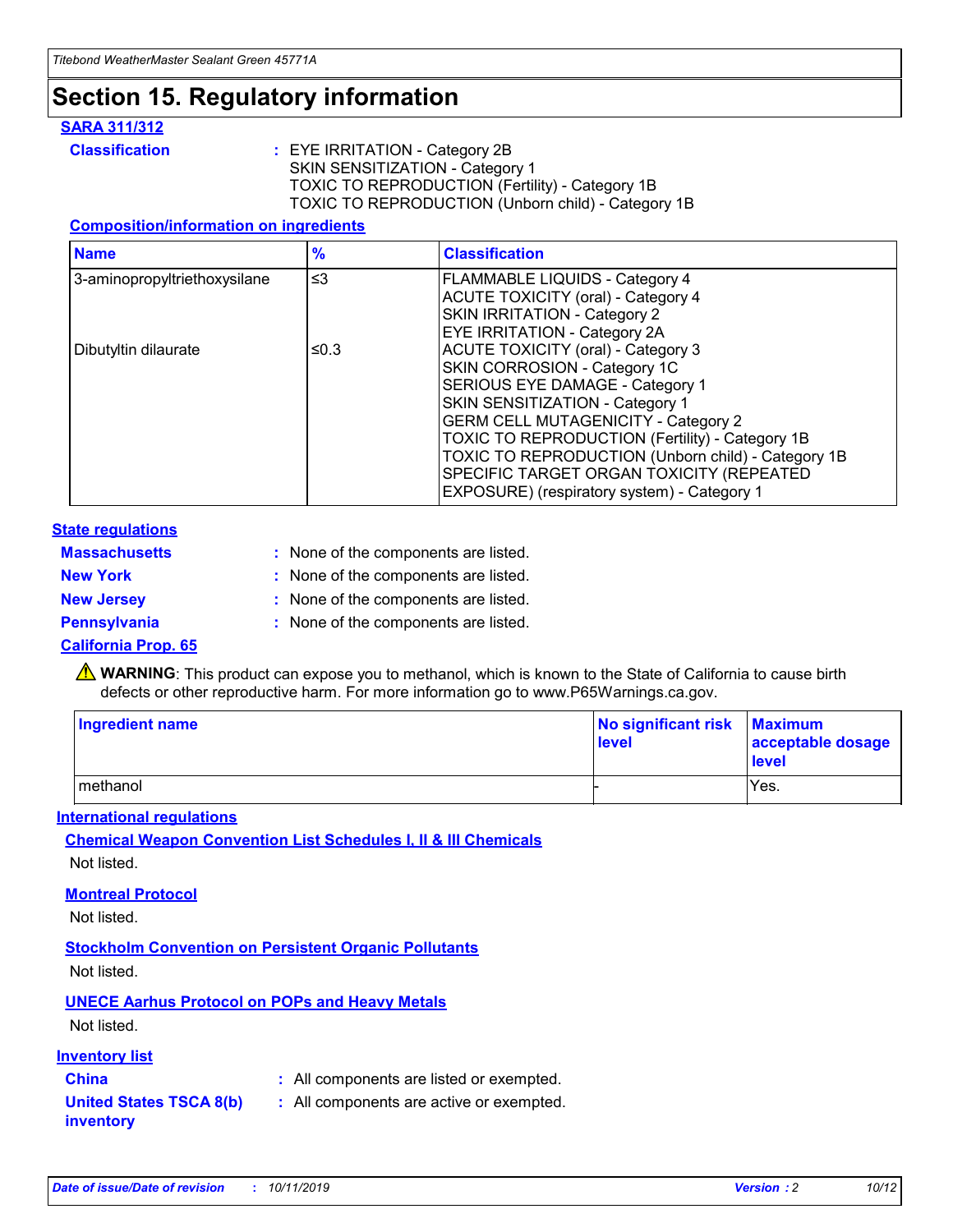## **Section 16. Other information**

**Hazardous Material Information System (U.S.A.)**



**Caution: HMIS® ratings are based on a 0-4 rating scale, with 0 representing minimal hazards or risks, and 4 representing significant hazards or risks. Although HMIS® ratings and the associated label are not required on SDSs or products leaving a facility under 29 CFR 1910.1200, the preparer may choose to provide them. HMIS® ratings are to be used with a fully implemented HMIS® program. HMIS® is a registered trademark and service mark of the American Coatings Association, Inc.**

**The customer is responsible for determining the PPE code for this material. For more information on HMIS® Personal Protective Equipment (PPE) codes, consult the HMIS® Implementation Manual.**

#### **National Fire Protection Association (U.S.A.)**



**Reprinted with permission from NFPA 704-2001, Identification of the Hazards of Materials for Emergency Response Copyright ©1997, National Fire Protection Association, Quincy, MA 02269. This reprinted material is not the complete and official position of the National Fire Protection Association, on the referenced subject which is represented only by the standard in its entirety.**

**Copyright ©2001, National Fire Protection Association, Quincy, MA 02269. This warning system is intended to be interpreted and applied only by properly trained individuals to identify fire, health and reactivity hazards of chemicals. The user is referred to certain limited number of chemicals with recommended classifications in NFPA 49 and NFPA 325, which would be used as a guideline only. Whether the chemicals are classified by NFPA or not, anyone using the 704 systems to classify chemicals does so at their own risk.**

#### **Procedure used to derive the classification**

| <b>Classification</b>                                                                                                                                                    |                                                                                                                                                                                                                                                                                                                                                                                                                                                                                                                                                               | <b>Justification</b>                                                     |
|--------------------------------------------------------------------------------------------------------------------------------------------------------------------------|---------------------------------------------------------------------------------------------------------------------------------------------------------------------------------------------------------------------------------------------------------------------------------------------------------------------------------------------------------------------------------------------------------------------------------------------------------------------------------------------------------------------------------------------------------------|--------------------------------------------------------------------------|
| EYE IRRITATION - Category 2B<br>SKIN SENSITIZATION - Category 1<br>TOXIC TO REPRODUCTION (Fertility) - Category 1B<br>TOXIC TO REPRODUCTION (Unborn child) - Category 1B |                                                                                                                                                                                                                                                                                                                                                                                                                                                                                                                                                               | Expert judgment<br>Expert judgment<br>Expert judgment<br>Expert judgment |
| <b>History</b>                                                                                                                                                           |                                                                                                                                                                                                                                                                                                                                                                                                                                                                                                                                                               |                                                                          |
| <b>Date of printing</b>                                                                                                                                                  | : 4/22/2022                                                                                                                                                                                                                                                                                                                                                                                                                                                                                                                                                   |                                                                          |
| Date of issue/Date of<br>revision                                                                                                                                        | : 10/11/2019                                                                                                                                                                                                                                                                                                                                                                                                                                                                                                                                                  |                                                                          |
| Date of previous issue                                                                                                                                                   | : 10/16/2020                                                                                                                                                                                                                                                                                                                                                                                                                                                                                                                                                  |                                                                          |
| <b>Version</b>                                                                                                                                                           | $\therefore$ 2                                                                                                                                                                                                                                                                                                                                                                                                                                                                                                                                                |                                                                          |
| <b>Key to abbreviations</b>                                                                                                                                              | $:$ ATE = Acute Toxicity Estimate<br><b>BCF</b> = Bioconcentration Factor<br>GHS = Globally Harmonized System of Classification and Labelling of Chemicals<br>IATA = International Air Transport Association<br>IBC = Intermediate Bulk Container<br><b>IMDG = International Maritime Dangerous Goods</b><br>LogPow = logarithm of the octanol/water partition coefficient<br>MARPOL = International Convention for the Prevention of Pollution From Ships, 1973<br>as modified by the Protocol of 1978. ("Marpol" = marine pollution)<br>UN = United Nations |                                                                          |